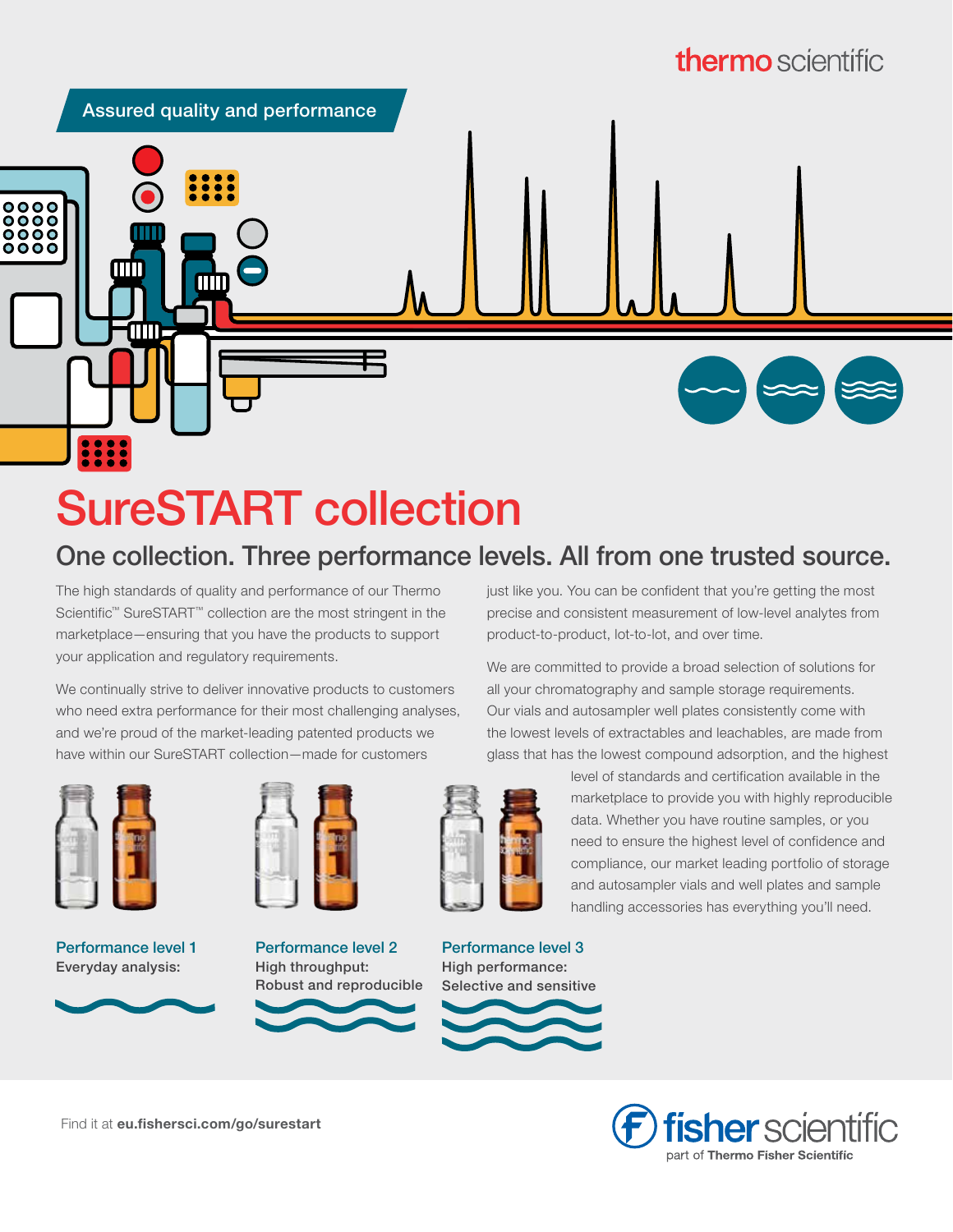

# Chromatography approved

### Meet your chromatographic needs

Choose the right vial for your chromatographic analyses. Our SureSTART Performance level 1 provides cost optimized products suitable for all GC and HPLC/UHPLC instrument types, and are quality tested to deliver the performance, sample security, reproducibility you need for analyses. Achieve your results with our accessible range of vials and caps.

If you are verifying compound presence and quantification using detection techniques such as UV/Vis, PDA, RI, ELSD, FLD, FID, NPD, ECD, TCD, or FPD, our Performance level 1 products are the perfect solution for you—select the products with the one wave.

|                     |                                                                                                                                                  |          | (X)                   | (x)<br>50             |
|---------------------|--------------------------------------------------------------------------------------------------------------------------------------------------|----------|-----------------------|-----------------------|
| <b>Product type</b> | <b>Product description</b>                                                                                                                       | 100/Pack | $10 \times 100$ /Pack | $50 \times 100$ /Pack |
| <b>Screw vials</b>  | 2 mL clear screw glass vial<br>(9 mm short thread) with write-on patch                                                                           | 17324143 | 17344143              | 17334143              |
|                     | 2 mL amber screw glass vial<br>(9 mm short thread) with write-on patch                                                                           | 17354143 | 17374143              | 17364143              |
|                     | 1.5 mL clear screw *PP vial (9 mm short thread)                                                                                                  | 17303923 | 17323923              | 17313923              |
|                     | 0.4 mL clear screw PP vial with fixed conical insert<br>(9 mm short thread)                                                                      | 17373913 | 17393913              | 17383913              |
| <b>Screw caps</b>   | <b>Blue screw cap</b> (9 mm) (PP: white silicone/red **PTFE septa:<br>1.0 mm thickness) with *** Thermo Scientific <sup>™</sup> AVCS™ technology | 17304133 | 17324133              |                       |
|                     | Bonded blue screw cap (9 mm)<br>(PP: white silicone/white PTFE septa: 1.0 mm thickness) – pre-slit                                               | 17354133 | 17374133              | 17364133              |
| Crimp vial          | 2 mL clear crimp glass vial<br>(11 mm thread: wide opening) with write-on patch                                                                  | 17354113 | 17374113              | 17364113              |
|                     | 2 mL amber crimp glass vial (11 mm thread:<br>wide opening) with write-on patch                                                                  | 17384113 | 17304123              | 17394113              |
| Crimp cap           | Silver crimp cap (11 mm) (Aluminum: natural rubber/clear ****TEF<br>septa, 60 Shore: 1.0 mm thickness)                                           | 17374093 | 17394093              | 17384093              |
|                     | <b>Silver crimp cap</b> (11 mm) (Aluminum with white<br>silicone/red PTFE septa, 45 Shore: 1.3 mm thickness)                                     | 17304103 | 17324103              | 17314103              |

\*PP: polypropylene

\*\*PTFE: polytetrafluoroethylene

\*\*\*AVCS: advanced vial closure system

\*\*\*\*TEF: Teflon

Not what you are looking for?

View more products in this performance level at

[eu.fishersci.com/go/surestart1](http://eu.fishersci.com/go/surestart1)

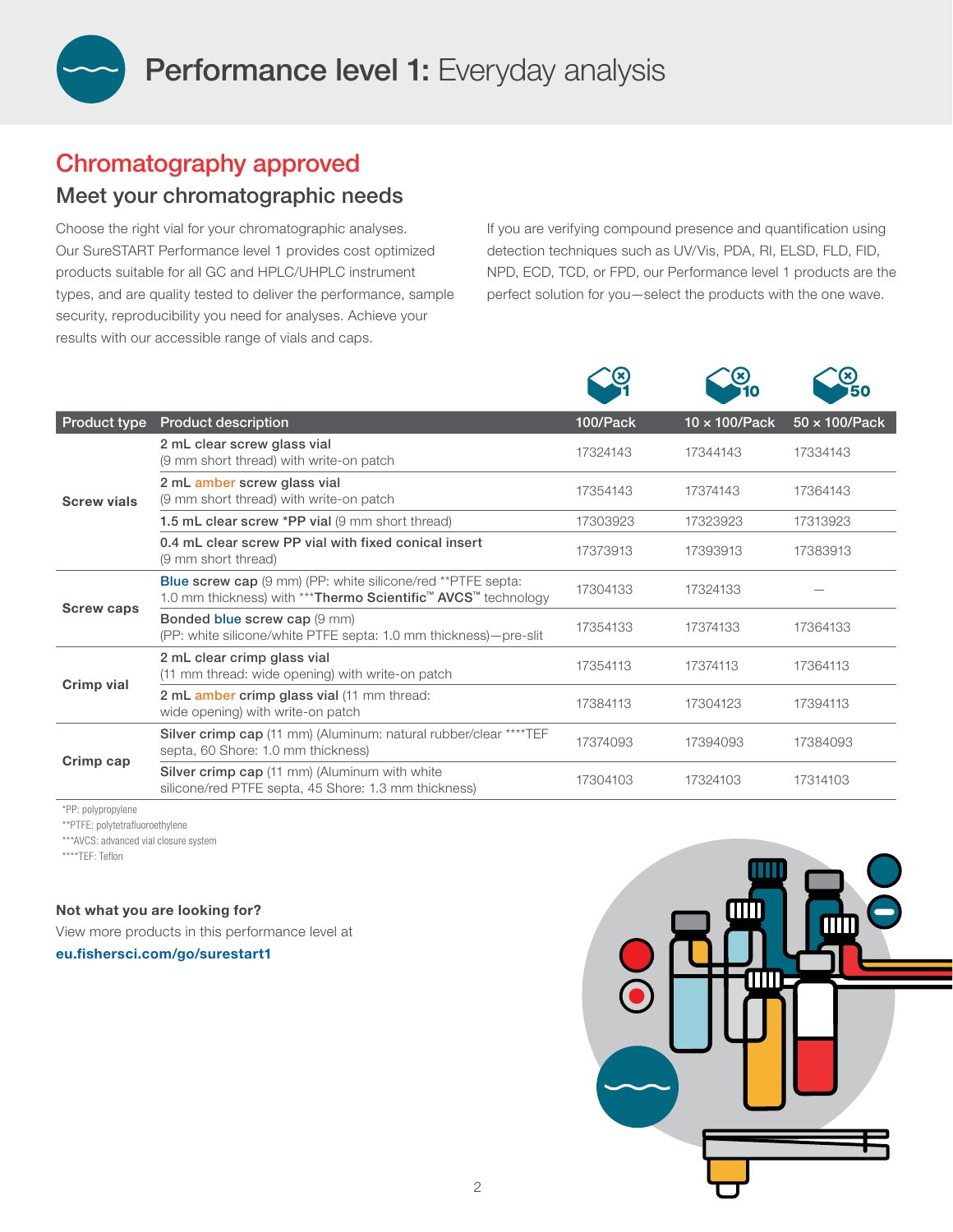Performance level 2: High-throughput analysis

## When robustness and reproducibility are key

### Ensure compliance for your high-throughput samples in regulated environments

Get the performance you need for high throughput analysis to deliver high quality GC and HPLC/UHPLC data with an uninterrupted workflow. Our Performance level 2 range has very low metal content and extractables and leachables, so that you have the assurance that each product conforms to the same high levels of standards that you are working with to meet to your regulatory requirements.

If you need products that support routine analyses, using technologies such as single or triple quadrupole MS systems, our Performance level 2 products are here for you—select the products with the two waves.

 $\curvearrowright$ 

 $\mathcal{L}$ <br>⊗

 $\curvearrowright$ 

|                    |                                                                                                                   |          | <b>10</b>             | 150                   |
|--------------------|-------------------------------------------------------------------------------------------------------------------|----------|-----------------------|-----------------------|
| Product type       | <b>Product description</b>                                                                                        | 100/Pack | $10 \times 100$ /Pack | $50 \times 100$ /Pack |
| <b>Screw kits</b>  | 2 mL clear screw glass vial (9 mm short thread) with write-on patch                                               | 17303833 |                       |                       |
|                    | <b>Blue screw cap</b> (9 mm) (PP: white silicone/red PTFE septa:<br>1 mm thickness) with AVCS technology          |          |                       |                       |
|                    | 2 mL amber screw glass vial<br>(9 mm short thread) with write-on patch                                            | 17323833 |                       |                       |
|                    | <b>Blue screw cap</b> (9 mm) (PP: white silicone/red PTFE septa:<br>1 mm thickness) with AVCS technology          |          |                       |                       |
| <b>Screw vials</b> | 2 mL clear screw glass vial<br>(9 mm short thread) with write-on patch                                            | 17343893 | 17363893              | 17353893              |
|                    | 2 mL amber screw glass vial<br>(9 mm short thread) with write-on patch                                            | 17373893 | 17393893              | 17383893              |
|                    | 2 mL amber screw silanized glass vial<br>(9 mm short thread) with write-on patch                                  | 17303903 |                       |                       |
|                    | 1.7 mL clear screw glass vial (9 mm short thread),<br>(inner V-bottom) with write-on patch                        | 17313903 | 17333903              | 17323903              |
|                    | Red screw cap (9 mm) (PP: white silicone/red PTFE septa:<br>1.0 mm thickness) with AVCS technology                | 17303873 | 17323873              | 17313873              |
| <b>Screw caps</b>  | Blue screw cap (9 mm) (PP: white silicone/red PTFE septa:<br>1.0 mm thickness) with <b>AVCS</b> technology        | 17383863 | 17333873              | 17393863              |
|                    | <b>Blue screw cap</b> (9 mm) (PP: red silicone/ivory PTFE septa:<br>1.0 mm thickness) with <b>AVCS</b> technology | 17323863 | 17373863              | 17333863              |
|                    | Bonded blue screw cap (9 mm) (PP: white silicone/beige PTFE<br>septa: 1.0 mm thickness)-pre-slit                  | 17373873 | 17393873              | 17383873              |
| <b>Snap vials</b>  | 2 mL clear snap glass vial (11 mm thread: wide opening)<br>with write-on patch                                    | 17353853 | 17373853              | 17363853              |
|                    | 2 mL amber snap glass vial (11 mm thread: wide opening) with<br>write-on patch                                    | 17383853 | 17303863              | 17393853              |
| Snap caps          | Red snap cap (11 mm) (*****PE: white silicone/red PTFE septa:<br>1.0 mm thickness)                                | 17313853 | 17333853              | 17323853              |
|                    | <b>Blue snap cap</b> (11 mm) (PE: white silicone/red PTFE septa:<br>1.0 mm thickness)                             | 17393843 | 17343853              | 17303853              |
|                    |                                                                                                                   |          |                       |                       |

\*\*\*\*\*PE: polyethylene

#### Not what you are looking for?

View more products in this performance level at [eu.fishersci.com/go/surestart2](http://eu.fishersci.com/go/surestart2)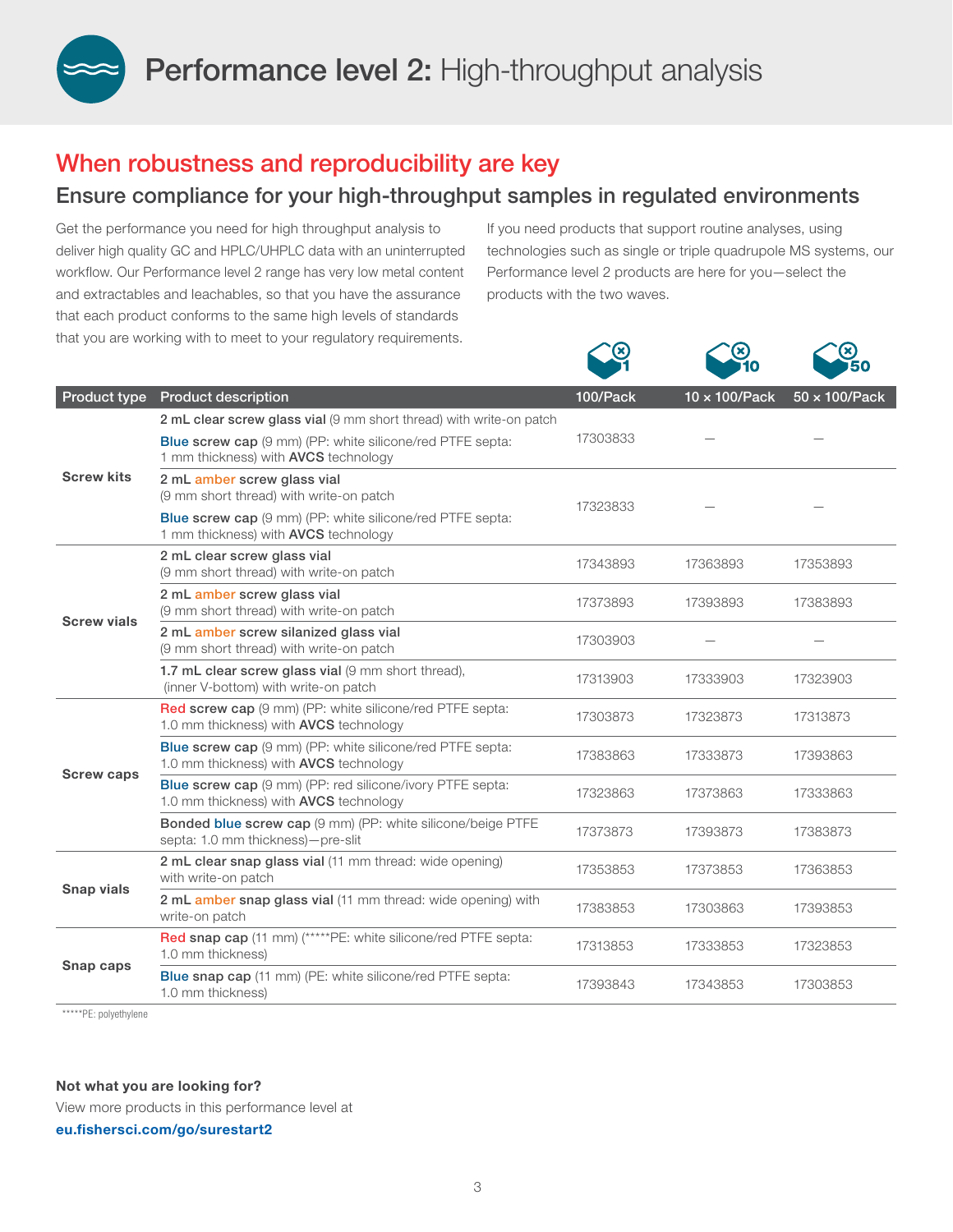Performance level 3: High performance

### When sensitivity is a must

### Protect your most valuable samples and deliver consistent, reproducible results for your most demanding analyses

Our SureSTART Performance level 3 products are typically packed in clean rooms to protect them against environmental factors, reduce low compound adsorption effects at trace levels, and contain the lowest amounts/levels of metals, extractables and leachables; ensuring that you can get the sensitivity and selectivity from your most challenging analytes confidently and consistently.

If you are looking for the ultimate performance from your methods for your challenging analytes, and are using accurate MS technologies, such as a high-resolution/accurate-mass (HRAM) Thermo Scientific™ Orbitrap™ mass spectrometer, and want to maintain the highest levels of sample security and integrity, our Performance level 3 products will meet your needs—select the products with the three waves.

ີ⊗

ີ⊗

 $\curvearrowright$ 

|              |                                                                                                                                                                     |          | 10            | 50                    |
|--------------|---------------------------------------------------------------------------------------------------------------------------------------------------------------------|----------|---------------|-----------------------|
| Product type | <b>Product description</b>                                                                                                                                          | 100/Pack | 10 x 100/Pack | $50 \times 100$ /Pack |
| <b>Kits</b>  | LC/GC certified kit: 2 mL clear screw glass vial (9 mm short<br>thread) with Thermo Scientific <sup>™</sup> SureStop <sup>™</sup> technology and write-<br>on patch | 17303943 |               |                       |
|              | <b>Blue screw cap</b> (9 mm) (PP: white silicone/red PTFE septa:<br>1 mm thickness) with <b>AVCS</b> technology                                                     |          |               |                       |
|              | LC/GC certified kit: 2 mL amber screw glass vial (9 mm short<br>thread) with <b>SureStop</b> technology and write-on patch                                          | 17393933 |               |                       |
|              | <b>Blue screw cap</b> (9 mm) (PP: white silicone/blue PTFE septa:<br>1 mm thickness)-pre-slit, with <b>AVCS</b> technology                                          |          |               |                       |
|              | MSCERT: 2 mL clear screw glass vial<br>(9 mm short thread) with <b>SureStop</b> technology and patch                                                                | 17373993 |               |                       |
|              | <b>Blue screw cap</b> (9 mm) (PP: blue silicone/clear PTFE septa:<br>1 mm thickness) with <b>AVCS</b> technology                                                    |          |               |                       |
|              | MSCERT: 2 mL amber screw glass vial<br>(9 mm short thread) with <b>SureStop</b> technology and write-on patch                                                       | 17383993 |               |                       |
|              | <b>Blue screw cap</b> (9 mm) (PP: blue silicone/clear PTFE septa:<br>1 mm thickness) with <b>AVCS</b> technology                                                    |          |               |                       |
|              | MSCERT+ kit: 2 mL clear screw glass vial<br>(9 mm short thread) with <b>SureStop</b> technology and write-on patch                                                  | 17373973 |               |                       |
|              | <b>Blue screw cap</b> (9 mm) (PP: blue silicone/clear PTFE septa:<br>1 mm thickness)-pre-slit, with AVCS technology                                                 |          |               |                       |
|              | MSCERT+ kit: 2 mL amber screw glass vial<br>(9 mm short thread) with <b>SureStop</b> technology and write-on patch                                                  | 17383973 |               |                       |
|              | <b>Blue screw cap</b> (9 mm) (PP: blue silicone/clear PTFE septa:<br>1 mm thickness)-pre-slit, with <b>AVCS</b> technology                                          |          |               |                       |



Not what you are looking for? View more products in this performance level at [eu.fishersci.com/go/surestart3](http://eu.fishersci.com/go/surestart3)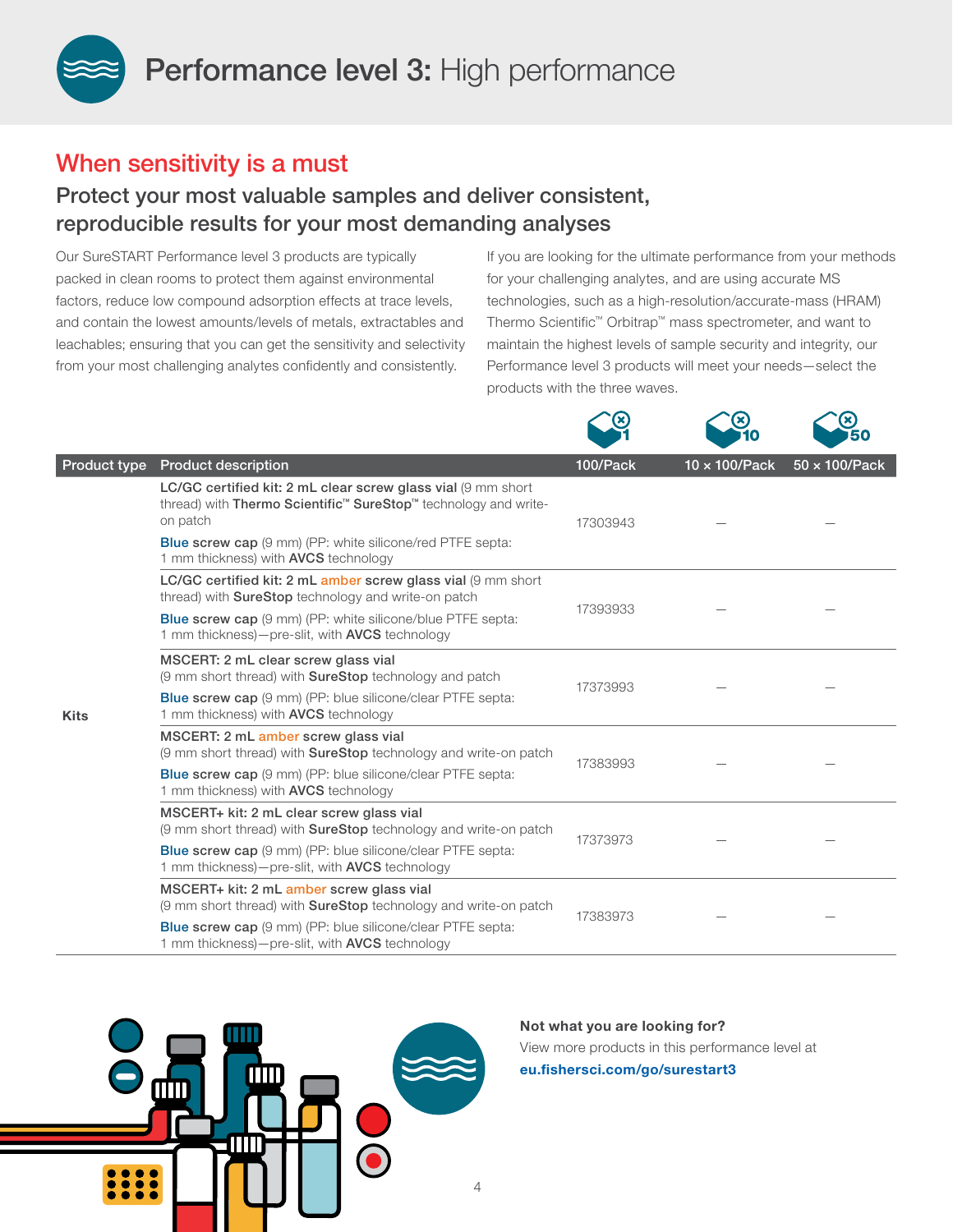Performance level 3: High performance

| Product type       | <b>Product description</b>                                                                                                        | 100/Pack | 10 x 100/Pack | $50 \times 100$ /Pack |
|--------------------|-----------------------------------------------------------------------------------------------------------------------------------|----------|---------------|-----------------------|
| <b>Screw vials</b> | 2 mL clear screw glass vial (9 mm short thread)<br>with SureStop technology and write-on patch                                    | 17304083 | 17324083      | 17314083              |
|                    | 2 mL amber screw glass vial (9 mm short thread).<br>with SureStop technology and write-on patch                                   | 17344083 | 17364083      | 17354083              |
|                    | 2 mL clear screw glass vial (9 mm short thread)<br>with SureStop technology and GOLD-grade glass,<br>and write-on patch           | 17374073 | 17394073      | 17384073              |
|                    | 1.7 mL clear screw glass vial (9 mm short thread),<br>High Recovery (V-bottom) with write-on patch                                | 17314093 | 17334093      | 17324093              |
|                    | 0.3 mL clear screw glass vial with fixed insert<br>(9 mm short thread), with write-on patch                                       | 17324073 | 17344073      | 17334073              |
|                    | 0.3 mL amber screw glass vial with fixed insert<br>(9 mm short thread), with write-on patch                                       | 17394063 | 17314073      | 17304073              |
| <b>Screw caps</b>  | <b>Red screw cap</b> (9 mm) (PP: white silicone/red PTFE septa:<br>1.0 mm thickness) with AVCS technology                         | 17374043 | 17394043      | 17384043              |
|                    | <b>Blue screw cap</b> (9 mm) (PP: red PTFE/white silicone/red PTFE<br>septa, 1.0 mm thickness) with AVCS technology               | 17334063 | 17384063      | 17344063              |
|                    | <b>Blue screw cap</b> (9 mm) (PP: blue silicone/clear PTFE soft septa:<br>1.0 mm thickness)-pre-slit, with <b>AVCS</b> technology | 17354043 |               |                       |
|                    | Blue screw cap (9 mm) (PP: blue silicone/clear PTFE soft septa:<br>1.0 mm thickness) with <b>AVCS</b> technology                  | 17344043 |               |                       |
|                    | <b>Blue screw cap</b> (9 mm) (PP: blue silicone/clear PTFE soft septa:<br>1.0 mm thickness) with AVCS technology                  | 17374053 | 17324063      | 17384053              |
|                    | Bonded grey screw cap (9 mm) (PP: white silicone/red PTFE<br>septa: 1.0 mm thickness)-pre-slit                                    | 17344053 | 17364053      | 17354053              |
|                    | 0.3 mL clear conical glass insert, with PE Thermo Scientific <sup>™</sup><br>Polyspring <sup>™</sup> insert                       | 17303983 | 17323983      | 17313983              |
| <b>Inserts</b>     | 0.2 mL clear conical glass insert, with GOLD-grade glass                                                                          | 17393973 |               |                       |
|                    | 0.2 mL clear conical glass insert, with PE Polyspring insert<br>(deactivated/silanized glass)                                     | 17333983 | 17353983      | 17343983              |

# Regulatory conformance

Continued

- Many of our vials include a write-on patch as standard
- With the addition of our new Performance level waves on each vial, you can be assured your lab uses the right vials for the right applications—and this benefit can easily be added to your standard operating procedures
- Conforms with demanding regulated environments
- Our certificate of analysis provides specific data confirming vial specification